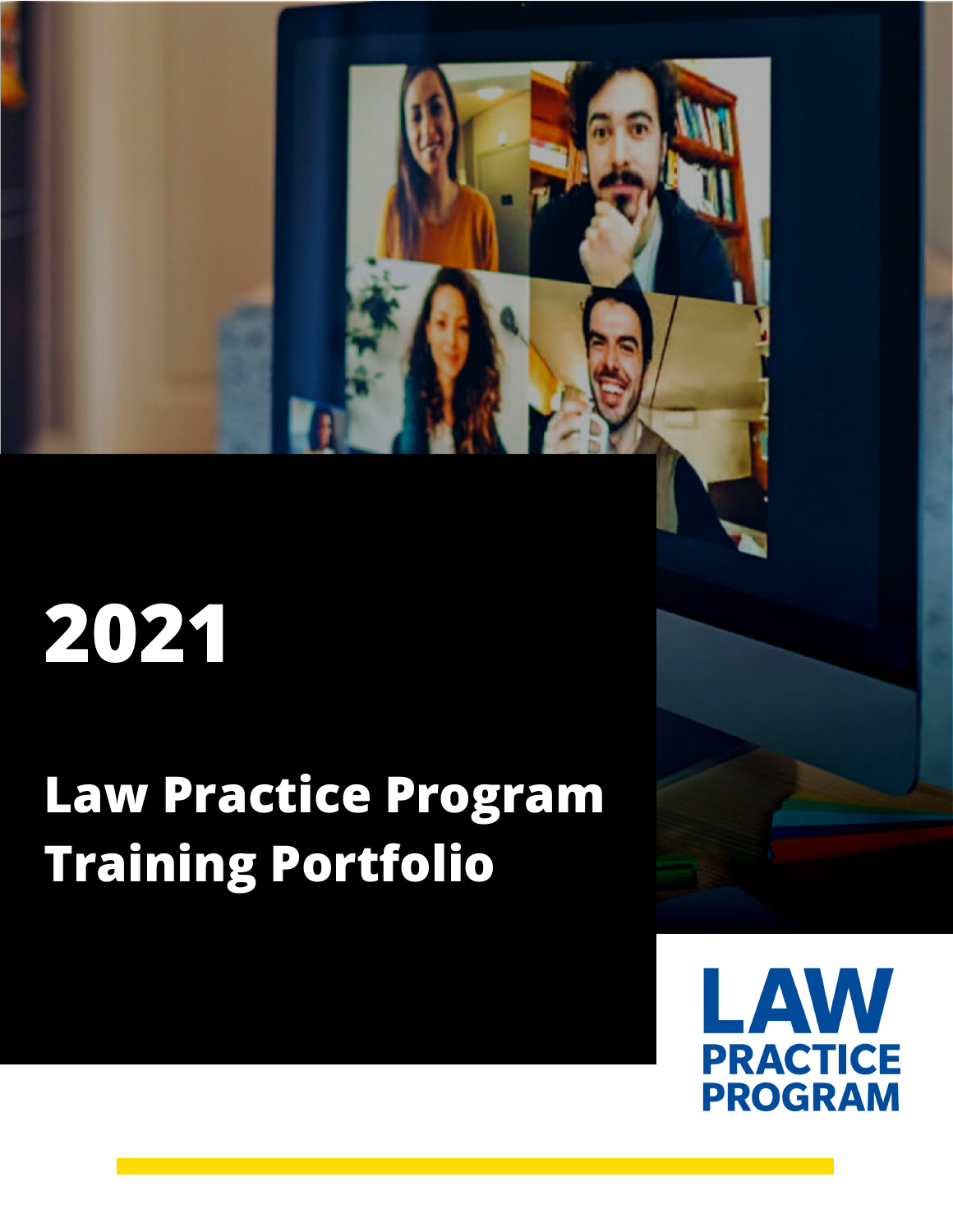# LAW PRACTICE PROGRAM TRAINING 2021 PORTFOLIO

*(Note: the training was followed by a 4 month work experience with a lawyer, during which Candidates had the same status as with an articling position)*

# GENERAL OVERVIEW

- $\rightarrow$  Training ran from August 30th to December 20th, 2021; 17 weeks of training in a simulated work environment; interactive online simulation of a law practice, using technologies including Zoom and D2L.
- $\rightarrow$  Candidates are organized in "law firms" of 3 6, each with a practicing lawyer as a Mentor (2 Mentors over the 4 months).
- $\rightarrow$  Case files were developed by practicing lawyers. Files and related work were delivered to the law firms over time, and simultaneously – candidates juggled priorities.
- $\rightarrow$  The training was work, not school. Candidates came ready for work, and were expected to conduct themselves as though they were working, throughout the training.

# GENERAL – COMPLETED DELIVERABLES

#### General File Work

- $\checkmark$  Open new files; conduct conflict checks; receive and review instructions from Senior partners, law clerks and others; receive and review correspondence; review resources, including video "meetings" with Senior Partners (ie our "Subject Matter Experts" – SMEs); prepare memos to file; docket time (all matters, billable and non-billable).
- $\checkmark$  Firms engage with the Clio file management system, Google Drives for file creation/management/ collaboration and sharing, and Zoom Video Conferencing.
- $\checkmark$  Prepare for and attend weekly web conference Firm Meetings with Partner/Mentor, including discussions on Professionalism and Ethics, Client Management and Practice Management issues.
- $\checkmark$  File discussions among Firm and with Mentor to review work.
- $\checkmark$  LPP file management review ("file audit").
- $\checkmark$  Participate in weekly Monday morning web conference meetings with Managing Partners.
- $\checkmark$  Participate in "live" Case File SME webinars including with:
	- o Administrative Law: [Jacqueline Swaisland](https://landingslaw.com/toronto-immigration-lawyers/jacqueline-swaisland/)
	- o Business Law: [Arlene O'Neill](https://www.grllp.com/profile/arleneoneill) and [George Tory](https://www.grllp.com/profile/georgetory)
	- o Civil Law: [Patrick Brown](https://www.mcleishorlando.com/lawyers/patrick-brown/) an[d Jim Davidson](https://www.willdavidson.ca/team/jim-davidson/)
	- o Criminal Law[: Robin Flumerfelt](https://www.osgoode.yorku.ca/faculty-and-staff/flumerfelt-robin/) and [Paula Seymour](https://roots-of-law.com/firm/paula-seymour/)
	- o Family Law: [Sheri Hirschberg](https://www.shfamilylaw.ca/about-us)
	- o Real Estate Law: [Raquel Levine](https://www.wolfson.ca/lawyers/raquel-levine)
	- o Wills & Estates: [Ian Hull](https://hullandhull.com/lawyer/ian-m-hull/)

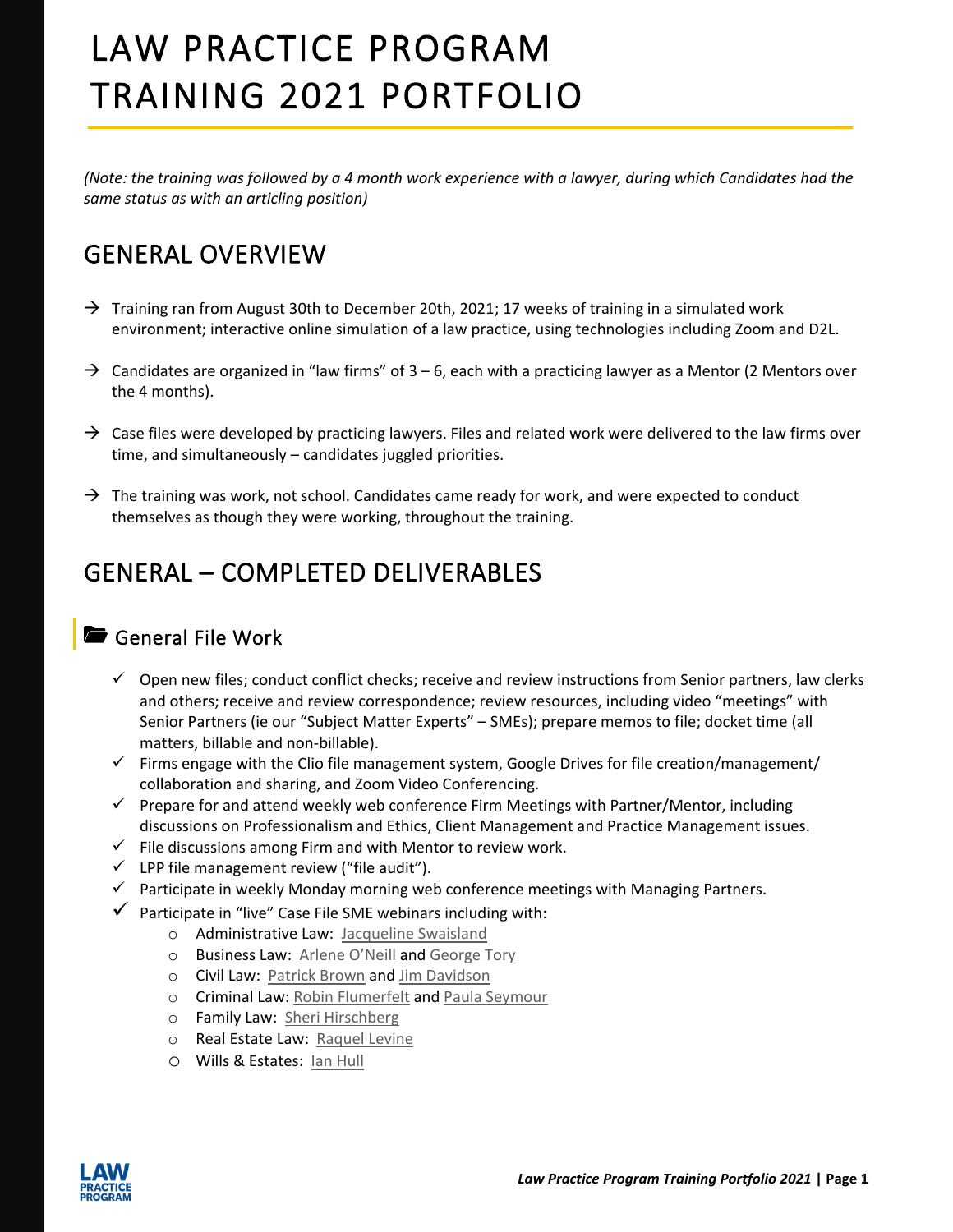# Intensive Trial Advocacy

Intensive Trial Advocacy Program (with advance prep-work and draft Case Brief for the Dolan File), led by Sheila Block and Prof. Jim Seckinger and a team of litigation expert Advisors. The three individual workshops culminated in a final trial in which Candidates conducted direct and cross examinations, acted as witnesses, and did an opening or a closing. This was the largest simulated set of simultaneous Zoom trials.

Candidates completed the following deliverables:

- $\checkmark$  Prepare for trial
- $\checkmark$  Draft Questions for Examination-in-Chief and Cross-Examination
- $\checkmark$  Prepare an opening and closing statement
- $\checkmark$  Prepare for and play witness for their own side
- $\checkmark$  Conduct trial/examination-in-chief and cross-examination
- $\checkmark$  Conduct an opening or closing statement at the trial

# Special "Firm" Project: Innovation in Law and Business Planning

- $\checkmark$  Every Firm prepares a Business Plan for the delivery of legal services to consumers/clients in an effective, modern, 21st century way that will benefit the consumer, as well as the provider.
- $\checkmark$  Consideration to both the Rules of Professional Conduct and the use of technology/modern business practices.
- $\checkmark$  Firms looked at the "why and what" for their Firm; marketing and networking; the modern approach with technology; and the money and financials. Participated in several relevant expert meetings and engaged in a Design Workshop using the online visual collaboration tool, MURAL. Firms had to develop and include financial statements, and had to "pitch" their business plan to a practicing lawyer in December.
- $\checkmark$  Innovation in Law and Business Planning workshops, including sessions with Darlene Tonelli, Inter Alia [Law;](https://www.interalia-law.com/team/)

#### **B** Additional Non-Specific File Work

- $\checkmark$  Complete the Stitt, Feld, Handy Negotiation Program, including live workshops and an Online Negotiation Course resulting in Certification
- $\checkmark$  Participate in the Self-Represented Litigant (SRL) series of sessions and workshops with the NSRLP, including meetings with SRLs
- $\checkmark$  Participate in Legal Research Workshops with Experts [Neil Guthrie,](https://www.airdberlis.com/people/bio/neil-guthrie) [Caroline Mandell](https://www.mandellcoaching.com/) an[d Jon Khan,](https://www.deliberatelegaldesign.com/whos-doing-this-research) as well as complete 3 individual varied Legal Research matters and written Memoranda; 8 Urgent Research Memoranda; and a Case Comment
- $\checkmark$  Online Legal Research training for Lexis Advance Quicklaw and WestlawNext Canada
- $\checkmark$  Participate in live Drafting Webinars with [Inga Andriessen](https://andriessen.ca/our-team/) and complete
- $\checkmark$  2 additional Drafting Assignments (Commercial Contract; Employment Contract) and draft a reporting letter to the client explaining the draft agreement
- $\checkmark$  Engage in Client Interview and Communication Workshops wit[h Ian Hull,](https://hullandhull.com/lawyer/ian-m-hull/) [Stephanie Mitchell](https://www.stephaniecmitchell.com/) and Client Simulators through [Ryerson's Live Action Simulation Program](https://www.ryerson.ca/experiential-learning/live-actor-simulation/)

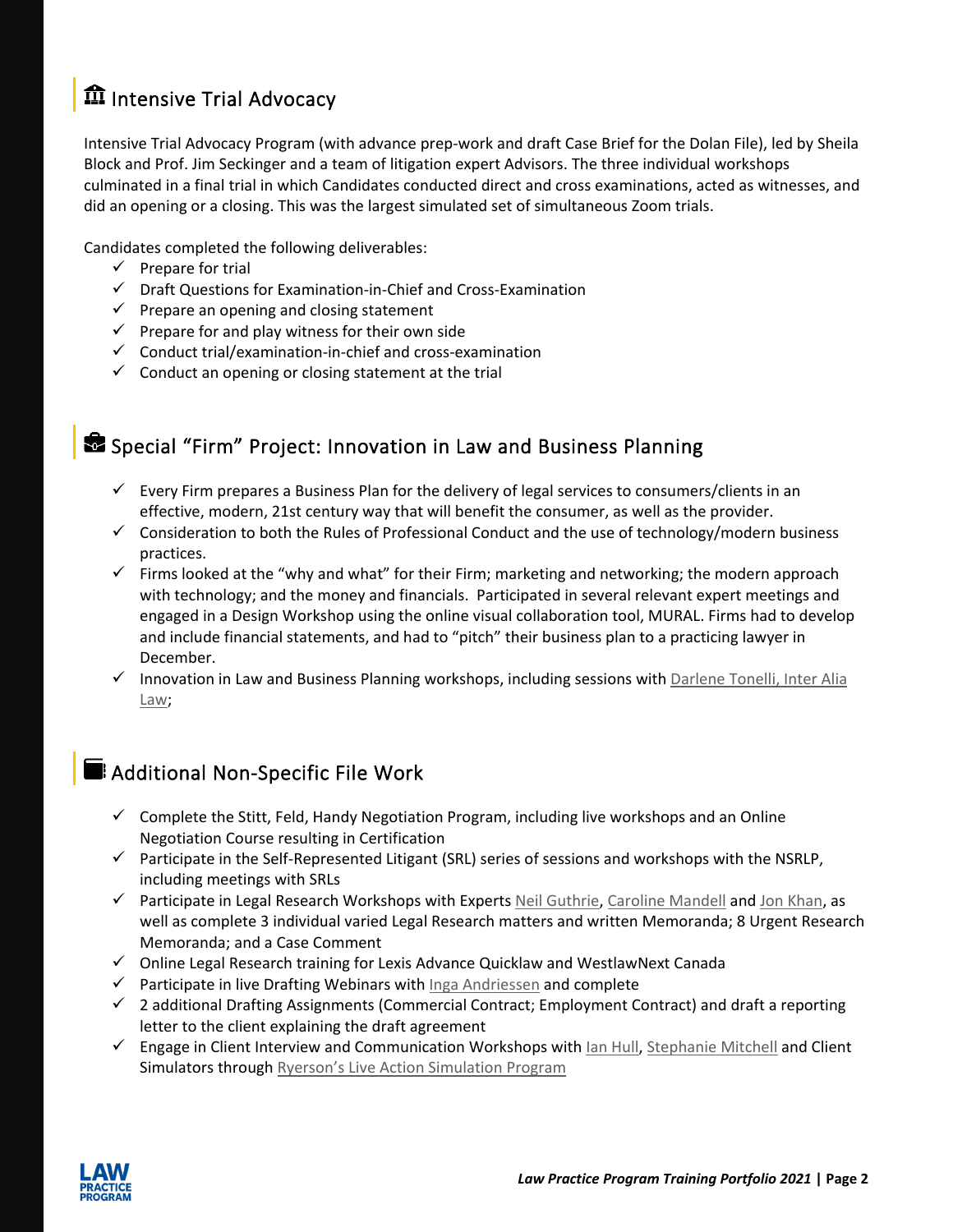- $\checkmark$  Engage in Teamwork Presentations, Workshops and Deliverables with Dr. Pat Sniderman
- $\checkmark$  Intensive In-house Counsel Webinars, Panels and Workshops, and submission of four In-house Counsel Scenario deliverables, with experts Anne Feehely (BMO), Jennifer Hall (MOH and MLTC), Lynn Korbak (Toromont), Judy Naiberg (Rogers), Thomas Santram (Cineplex)
- $\checkmark$  Regular in-house Coffee Chats with over 40 In-house Counsel and Firm Consideration
- $\checkmark$  Online File "Audit"/Practice Management Review with Independent Reviewer
- $\checkmark$  Monthly Professionalism Quizzes reviewing all professionalism themes covered throughout the Training
- $\checkmark$  Docketing all file and non-file, billable and non-billable time using Clio
- $\checkmark$  Monthly PD Sessions including themes: Resume and Cover Letter Writing; Preparing for the Interview; Outreach and Networking; Preparing for your Work Experience; and additional PD sessions in the winter
- $\checkmark$  Participate in additional presentations and workshops, including:
	- o LawPro;
	- o Intellectual Property with [Reshika Dhir](https://bereskinparr.com/people/reshika-dhir) and [Tamara Winegust;](https://www.bereskinparr.com/people/tamara-celine-winegust)
	- o Ontario e-Discovery Implementation Committee representatives;
	- o Clio's CEO & Founder, Jack Newton, on future success for lawyers;
	- o OBA President Karen Perron;
	- o LSO Treasurer Teresa Donnelly;
	- o Chief Justice George Strathy, QC;
	- o Wellness and Emotional Intelligence in the Legal Profession;
	- o Alumni Chats on various themes;
	- o National Day for Truth and Reconciliation speakers Saga Williams and Ryerson Elder, Joanne Dallaire;
	- o Representatives in the legal profession from the Women's Law Association (WLAO), South Asian Bar Association (SABA), Canadian Association of Black Lawyers (CABL), Federation of Asian Canadian Lawyers (FACL), OBA Equality Committee, OBA Sexual Orientation and Gender Identity Law Section, Canadian Hispanic Bar Association (CHBA), Canadian Italian Advocates Organization (CIAO), Canadian Muslim Lawyers Association (CMLA), Hellenic Canadian Lawyers Association (HCLA)

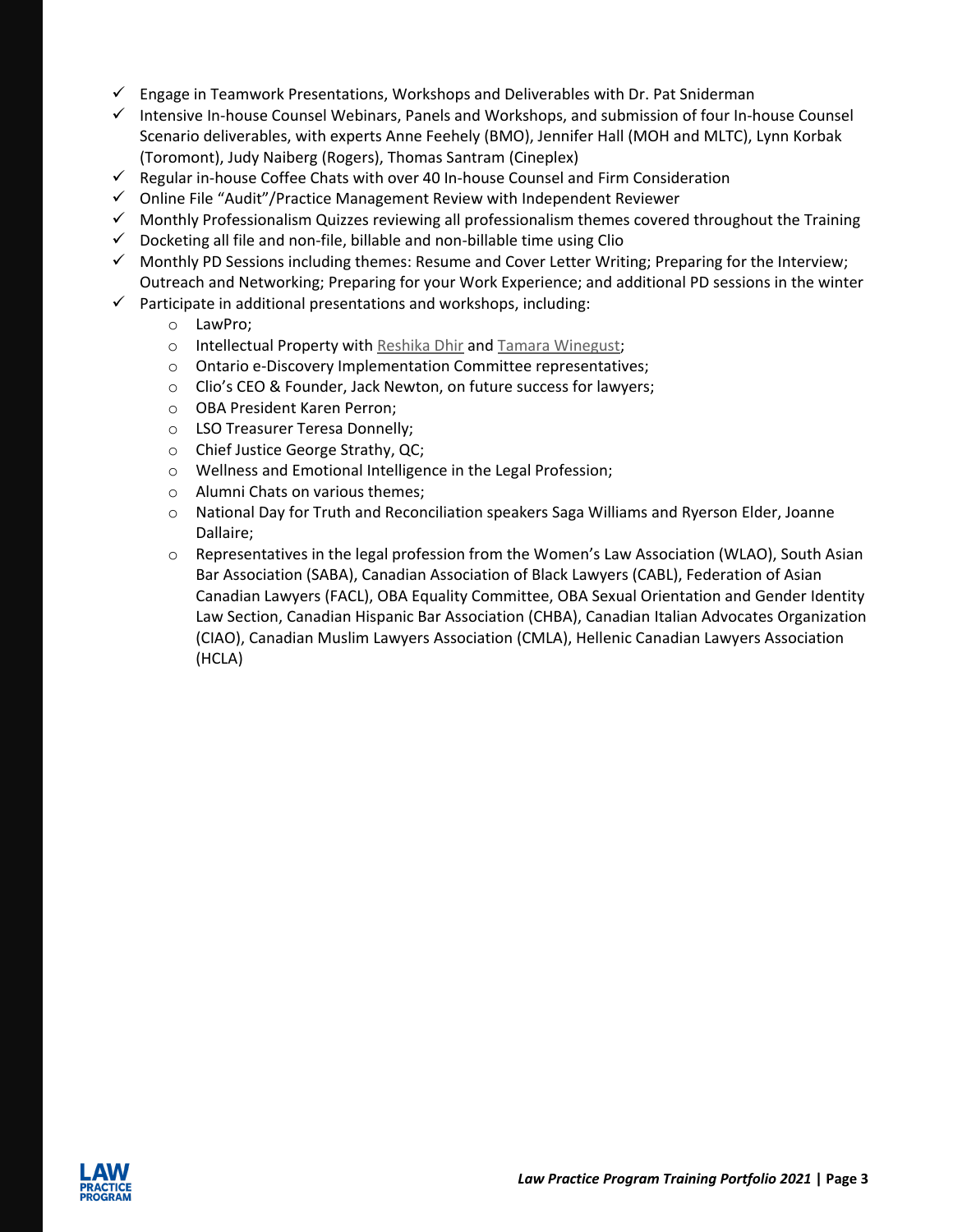# SIMULATED CASE FILES – COMPLETED DELIVERABLES

# Administrative Law File (Immigration/Refugee Matter)

- $\checkmark$  Conduct Client Interview and make meeting notes
- $\checkmark$  Draft Basis of Claim and Review Documentary Disclosure
- $\checkmark$  Draft email to client regarding document requirements
- $\checkmark$  Research on documents, personal, & country conditions
- $\checkmark$  Review and Respond to Urgent Client Message
- $\checkmark$  Research and Research Memo
- $\checkmark$  Review Transcript of Hearing
- $\checkmark$  Prepare for and Present Oral Submissions at Hearing

# Business Law Files (Incorporation and Business Acquisition)

- $\checkmark$  Conduct legal research and draft a memorandum on the modernization of corporate law and legal services in Ontario (creating a more welcoming province for business in Ontario, the use of electronic signatures – when and what makes it valid, and resolving vexatious registrations without going to court)
- $\checkmark$  Conduct legal research and draft Options memo re Business Structure Options
- $\checkmark$  Conduct Client Interview and make meeting notes
- $\checkmark$  Review and Analyse Incorporation Documents
- $\checkmark$  Review Corporate Profile Reports
- $\checkmark$  Draft Letter of Intent
- $\checkmark$  Draft Closing Agenda
- $\checkmark$  Review Articles of Incorporation
- $\checkmark$  Draft Share Purchase Agreement
- $\checkmark$  Draft a Non-Competition Agreement
- $\checkmark$  Research and Draft Legal Memorandum on Non-Competition Agreements
- $\checkmark$  Consider and develop strategy/options for Client
- $\checkmark$  Draft Third Party Consents
- $\checkmark$  Draft Promissory Note
- $\checkmark$  Respond to the urgent telephone message from the Senior Business Partner
- $\checkmark$  Prepare single draft closing agenda
- $\checkmark$  Review and assess Corporate Minute Book
- $\checkmark$  Draft Corporate Ratifying Resolutions
- $\checkmark$  Review an Initial Due Diligence Request List

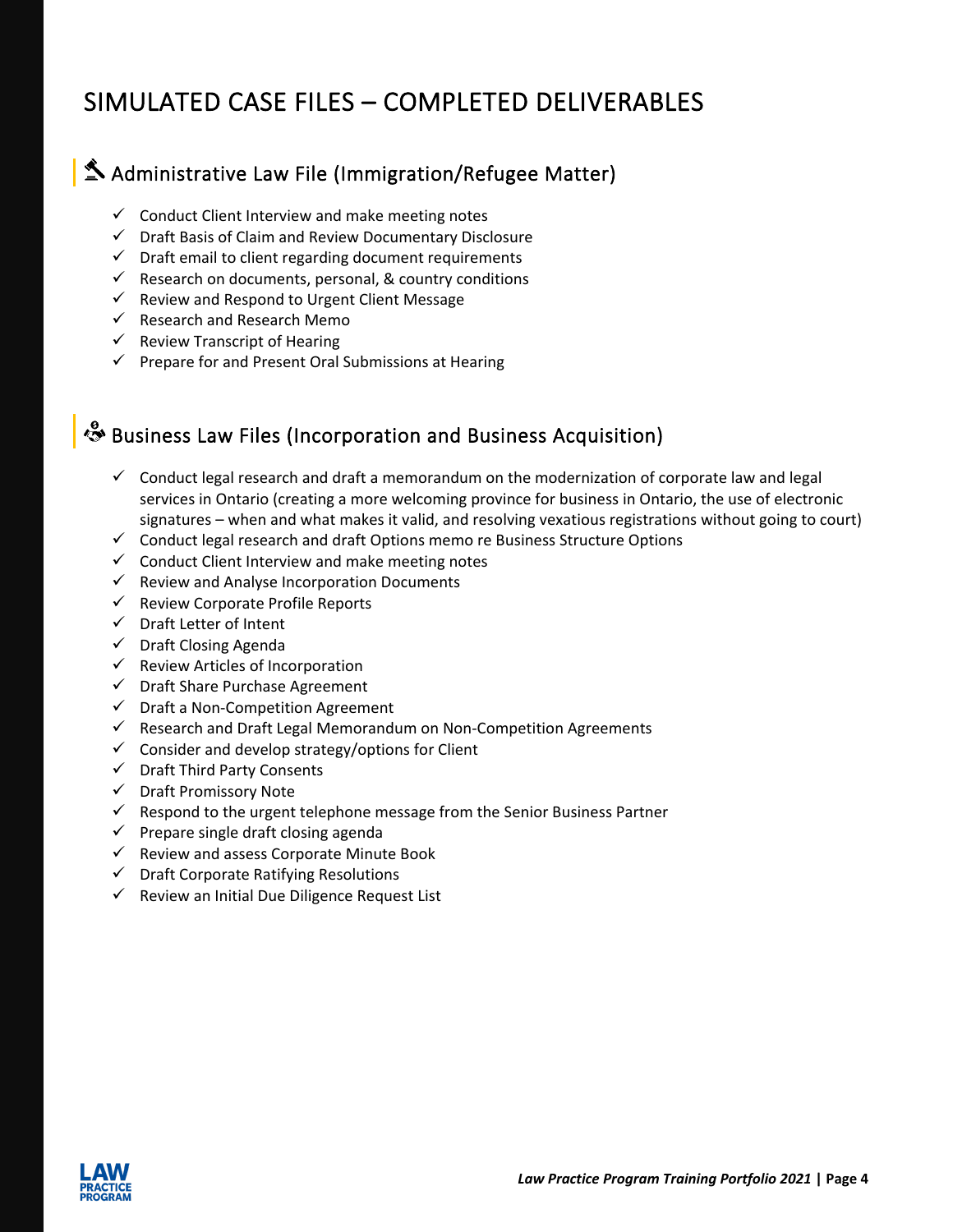### Civil Litigation Files (Personal Injury File - half of the Cohort represented the Plaintiff; half the Defendant):

- $\checkmark$  Conduct a Client Intake Meeting
- $\checkmark$  Draft Retainer Agreement and Additional Emails/Letters to the Client
- $\checkmark$  Review Correspondence from Other Side
- $\checkmark$  Research and prepare a legal memo current state of the law in relation to the definition of a spouse and cohabitation and the factors involved in determining such
- $\checkmark$  Subsequent Client Meetings
- $\checkmark$  Create Client Interview Notes
- $\checkmark$  Consider and develop strategy/options for Client
- $\checkmark$  Prepare for and Conduct Examination for Discovery
- $\checkmark$  Draft Statement of Claim or Statement of Defence
- $\checkmark$  Review Pleadings of other side
- $\checkmark$  Review Affidavit of Documents
- $\checkmark$  Review email correspondence or phone message from client and prepare an email response
- $\checkmark$  Prepare for and Conduct Examinations for Discovery with Client/Witness

# **ĈO** Criminal Law File (half the cohort represented the Crown; half the Accused)

- $\checkmark$  Research and Prepare Memo on the Test on the bail hearing including what the key sections and cases are
- $\checkmark$  Prepare for and Conduct New Client Interview
- $\checkmark$  Complete Client Interview Notes
- $\checkmark$  Prepare a negotiation strategy with an outline to the approach
- $\checkmark$  Conduct a negotiation
- $\checkmark$  Document the result of the negotiation
- $\checkmark$  Prepare for Guilty Plea and Sentencing
- $\checkmark$  Conduct Guilty Plea and Sentencing

# **I** Family File (half the cohort represented the Applicant; half the Respondent)

- $\checkmark$  Conduct Client Interview and complete/submit notes of meeting
- $\checkmark$  Draft Family Pleadings (half drafted an Application; the other half a Response); and review other side's Pleadings
- $\checkmark$  Prepare an affidavit in response to or in support of a motion to reinstate parenting time
- $\checkmark$  Prepare for and argue the motion
- $\checkmark$  Conduct Research on relocating or moving a child after separation or divorce and draft a memo
- $\checkmark$  Review Video and Prepare a Reflection Paper on Intimate Partner Violence